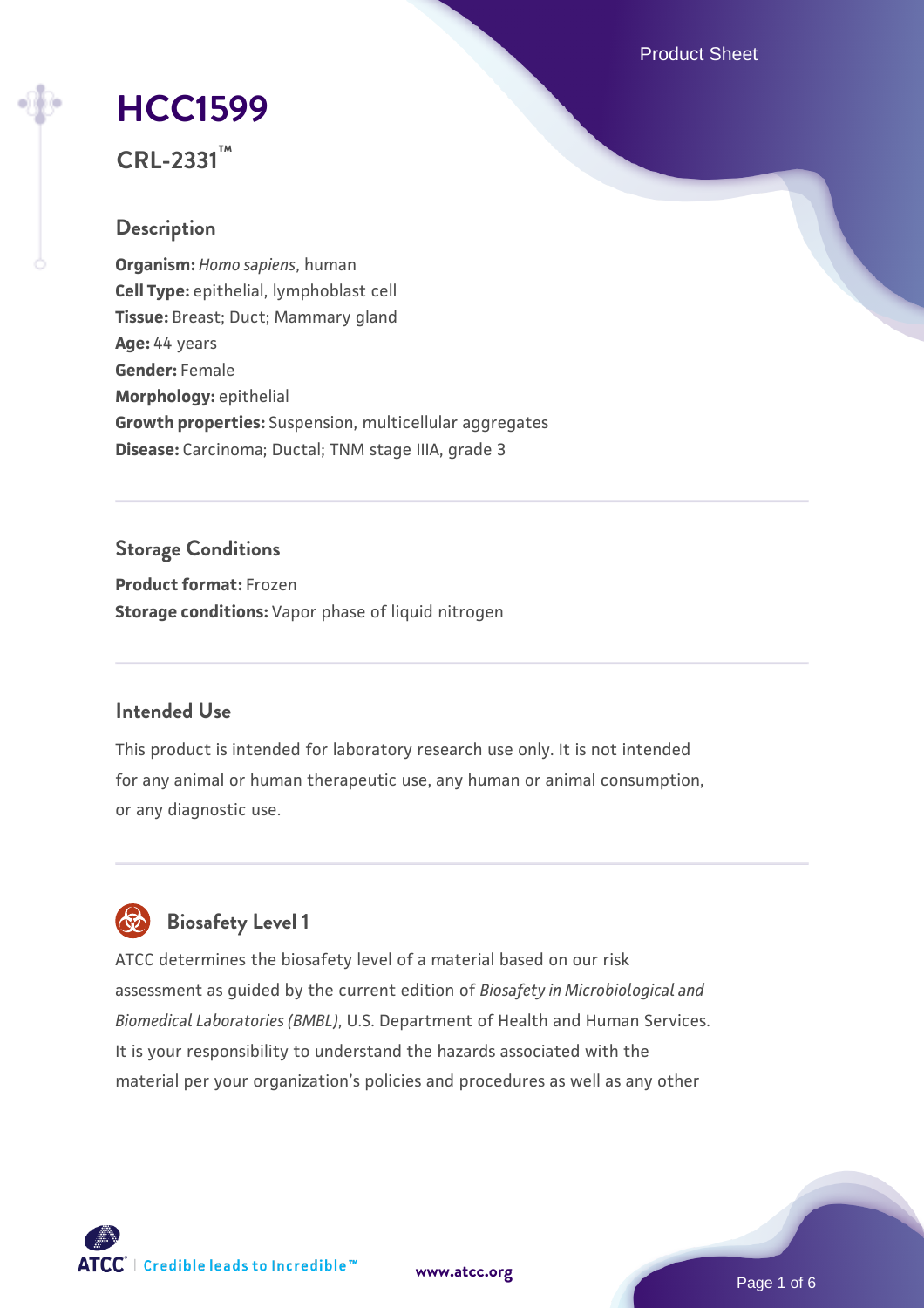applicable regulations as enforced by your local or national agencies.

ATCC highly recommends that appropriate personal protective equipment is always used when handling vials. For cultures that require storage in liquid nitrogen, it is important to note that some vials may leak when submersed in liquid nitrogen and will slowly fill with liquid nitrogen. Upon thawing, the conversion of the liquid nitrogen back to its gas phase may result in the vial exploding or blowing off its cap with dangerous force creating flying debris. Unless necessary, ATCC recommends that these cultures be stored in the vapor phase of liquid nitrogen rather than submersed in liquid nitrogen.

## **Certificate of Analysis**

For batch-specific test results, refer to the applicable certificate of analysis that can be found at www.atcc.org.

# **Growth Conditions**

**Temperature:** 37°C **Atmosphere: 95% Air, 5% CO<sub>2</sub>** 

## **Handling Procedures**

#### **Unpacking and storage instructions:**

- 1. Check all containers for leakage or breakage.
- 2. Remove the frozen cells from the dry ice packaging and immediately place the cells at a temperature below -130°C, preferably in liquid nitrogen vapor, until ready for use.

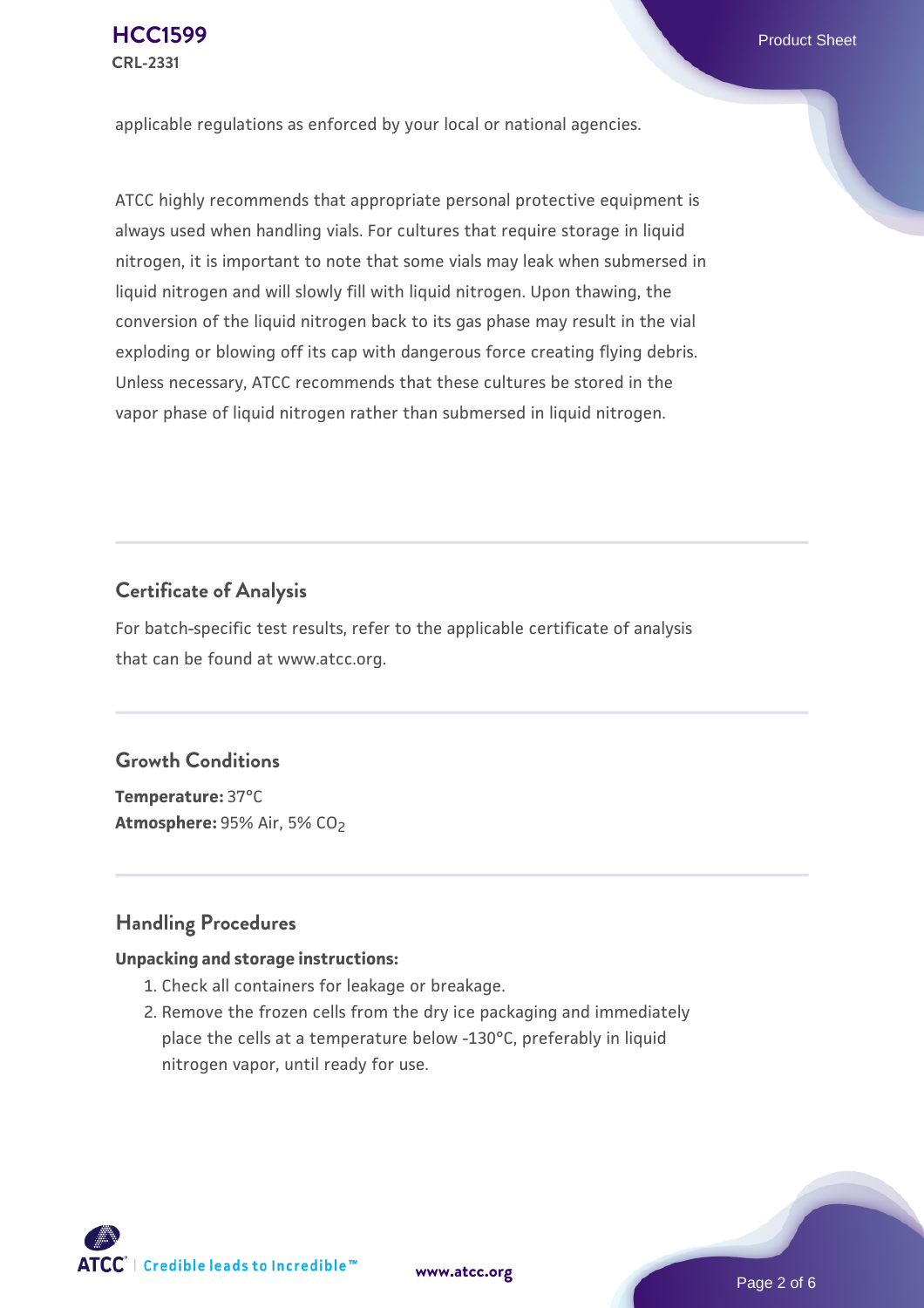**Complete medium:** The base medium for this cell line is ATCC-formulated RPMI-1640 Medium, ATCC [30-2001.](https://www.atcc.org/Products/All/30-2001.aspx) To make the complete growth medium, add the following components to the base medium: fetal bovine serum (ATCC [30-2020\)](https://www.atcc.org/Products/All/30-2020.aspx) to a final concentration of 10%.

**Handling Procedure:** To insure the highest level of viability, thaw the vial and initiate the culture as soon as possible upon receipt. If upon arrival, continued storage of the frozen culture is necessary, it should be stored in liquid nitrogen vapor phase and not at -70°C. Storage at -70°C will result in loss of viability.

- 1. Thaw the vial by gentle agitation in a 37°C water bath. To reduce the  $\,$ possibility of contamination, keep the O-ring and cap out of the water. Thawing should be rapid (approximately 2 minutes).
- 2. Remove the vial from the water bath as soon as the contents are thawed, and decontaminate by dipping in or spraying with 70% ethanol. All of the operations from this point on should be carried out under strict aseptic conditions.
- 3. Transfer the vial contents to a centrifuge tube containing 9.0 mL complete culture medium and spin at approximately 125 x g for 5 to 7 minutes.
- 4. Resuspend cell pellet with the recommended complete medium (see the specific batch information for the culture recommended dilution ratio) and dispense into a 25 cm<sup>2</sup> or a 75 cm<sup>2</sup> culture flask. It is important to avoid excessive alkalinity of the medium during recovery of the cells. It is suggested that, prior to the addition of the vial contents, the culture vessel containing the complete growth medium be placed into the incubator for at least 15 minutes to allow the medium to reach its normal pH (7.0 to 7.6).
- 5. Incubate the culture at 37°C in a suitable incubator. A 5% CO<sub>2</sub> in air atmosphere is recommended if using the medium described on this product sheet.

**Subculturing procedure:** Cultures can be maintained by addition of fresh medium or replacement of medium. Alternatively, cultures can be established by centrifugation of the suspension with subsequent resuspension in fresh medium. Add medium as the cell density increases.

**Medium Renewal:** Add fresh medium every 3 to 4 days (depending on cell



**[www.atcc.org](http://www.atcc.org)**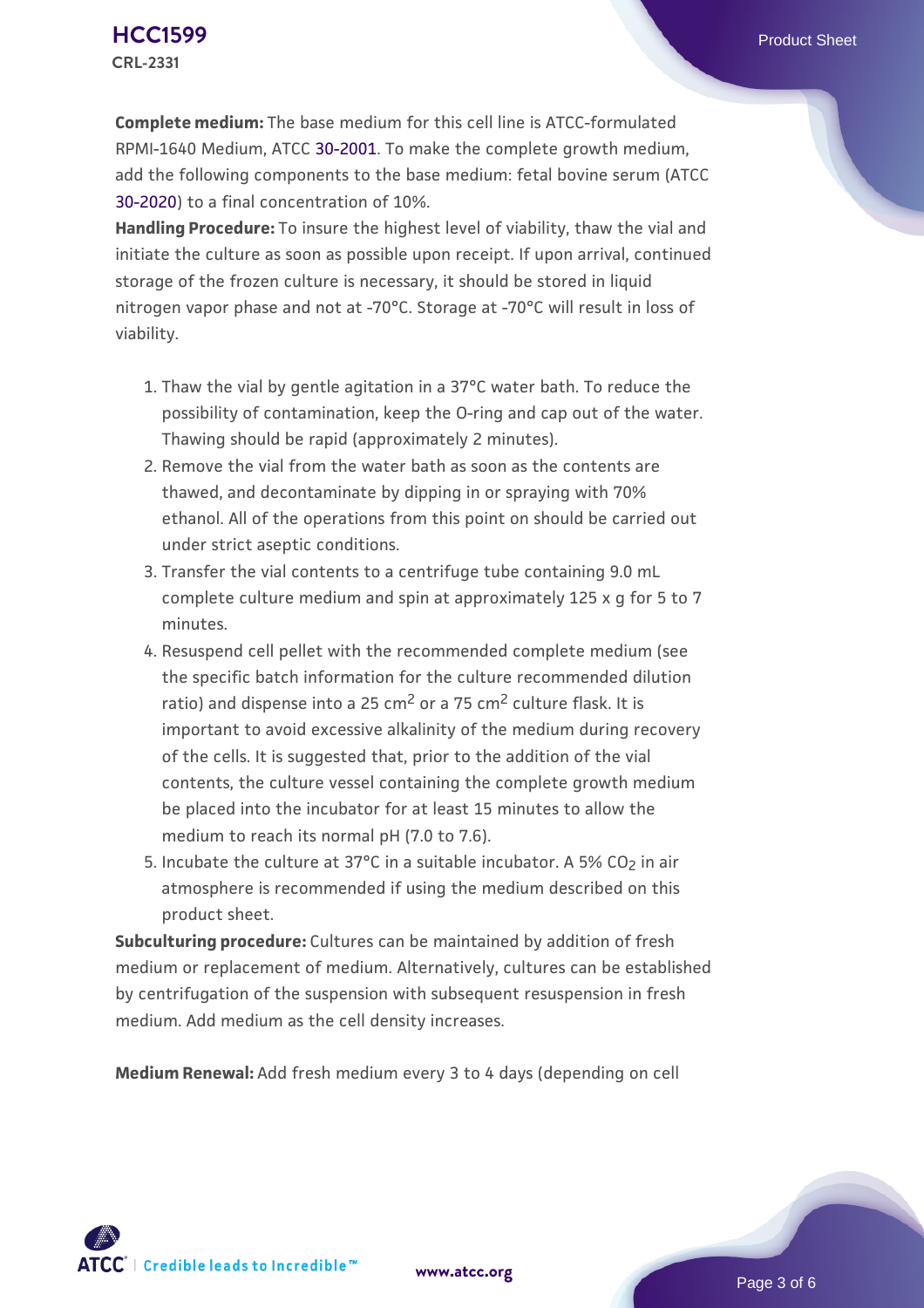**[HCC1599](https://www.atcc.org/products/crl-2331)** Product Sheet **CRL-2331**

density). **Reagents for cryopreservation:** Complete growth medium supplemented with 5% (v/v) DMSO (ATCC 4-X)

## **Material Citation**

If use of this material results in a scientific publication, please cite the material in the following manner: HCC1599 (ATCC CRL-2331)

## **References**

References and other information relating to this material are available at www.atcc.org.

#### **Warranty**

The product is provided 'AS IS' and the viability of ATCC® products is warranted for 30 days from the date of shipment, provided that the customer has stored and handled the product according to the information included on the product information sheet, website, and Certificate of Analysis. For living cultures, ATCC lists the media formulation and reagents that have been found to be effective for the product. While other unspecified media and reagents may also produce satisfactory results, a change in the ATCC and/or depositor-recommended protocols may affect the recovery, growth, and/or function of the product. If an alternative medium formulation or reagent is used, the ATCC warranty for viability is no longer valid. Except as expressly set forth herein, no other warranties of any kind are provided, express or implied, including, but not limited to, any implied warranties of merchantability, fitness for a particular purpose, manufacture according to cGMP standards, typicality, safety, accuracy, and/or noninfringement.



**[www.atcc.org](http://www.atcc.org)**

Page 4 of 6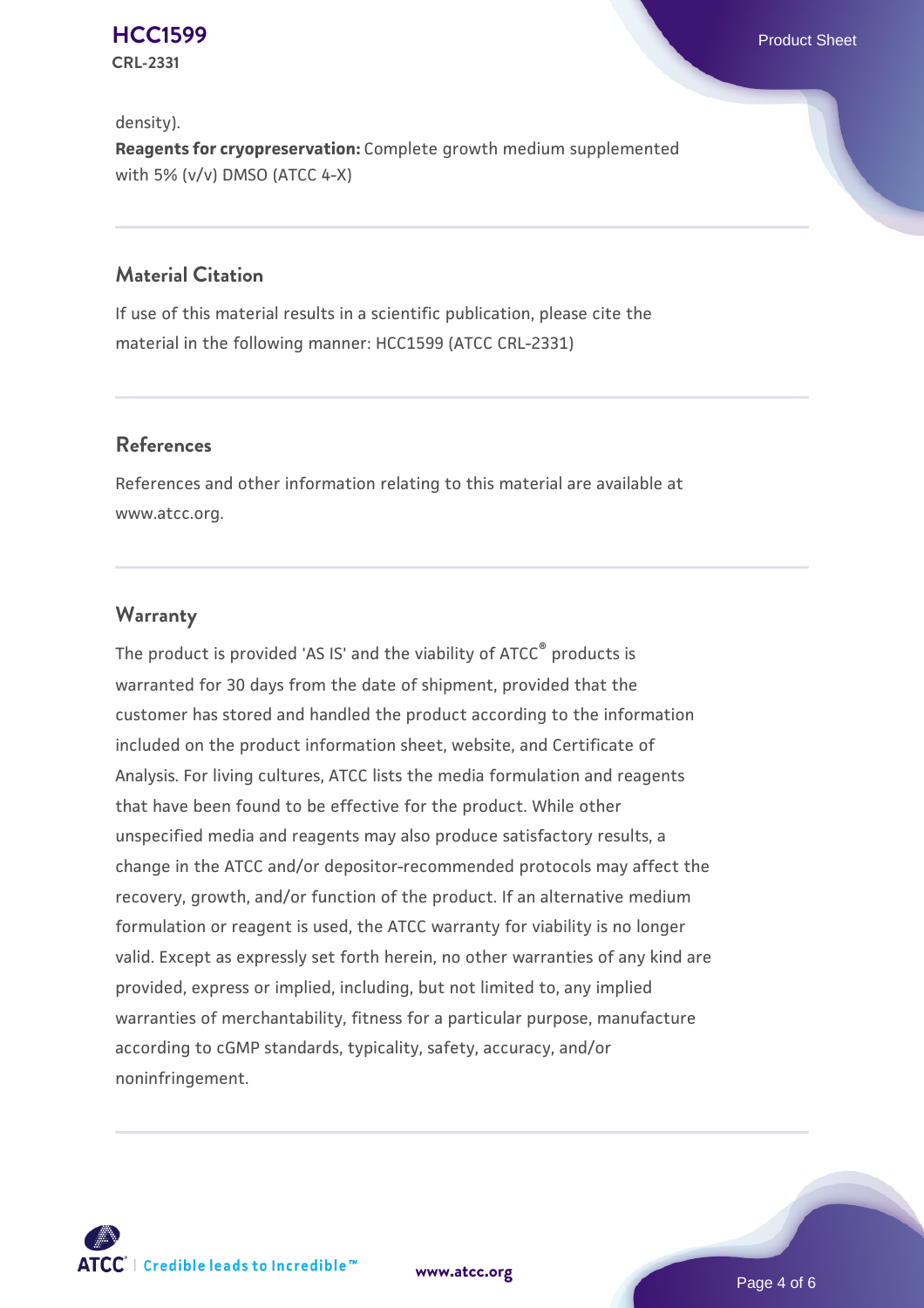### **Disclaimers**

This product is intended for laboratory research use only. It is not intended for any animal or human therapeutic use, any human or animal consumption, or any diagnostic use. Any proposed commercial use is prohibited without a license from ATCC.

While ATCC uses reasonable efforts to include accurate and up-to-date information on this product sheet, ATCC makes no warranties or representations as to its accuracy. Citations from scientific literature and patents are provided for informational purposes only. ATCC does not warrant that such information has been confirmed to be accurate or complete and the customer bears the sole responsibility of confirming the accuracy and completeness of any such information.

This product is sent on the condition that the customer is responsible for and assumes all risk and responsibility in connection with the receipt, handling, storage, disposal, and use of the ATCC product including without limitation taking all appropriate safety and handling precautions to minimize health or environmental risk. As a condition of receiving the material, the customer agrees that any activity undertaken with the ATCC product and any progeny or modifications will be conducted in compliance with all applicable laws, regulations, and guidelines. This product is provided 'AS IS' with no representations or warranties whatsoever except as expressly set forth herein and in no event shall ATCC, its parents, subsidiaries, directors, officers, agents, employees, assigns, successors, and affiliates be liable for indirect, special, incidental, or consequential damages of any kind in connection with or arising out of the customer's use of the product. While reasonable effort is made to ensure authenticity and reliability of materials on deposit, ATCC is not liable for damages arising from the misidentification or misrepresentation of such materials.

Please see the material transfer agreement (MTA) for further details regarding the use of this product. The MTA is available at www.atcc.org.

**Copyright and Trademark Information**